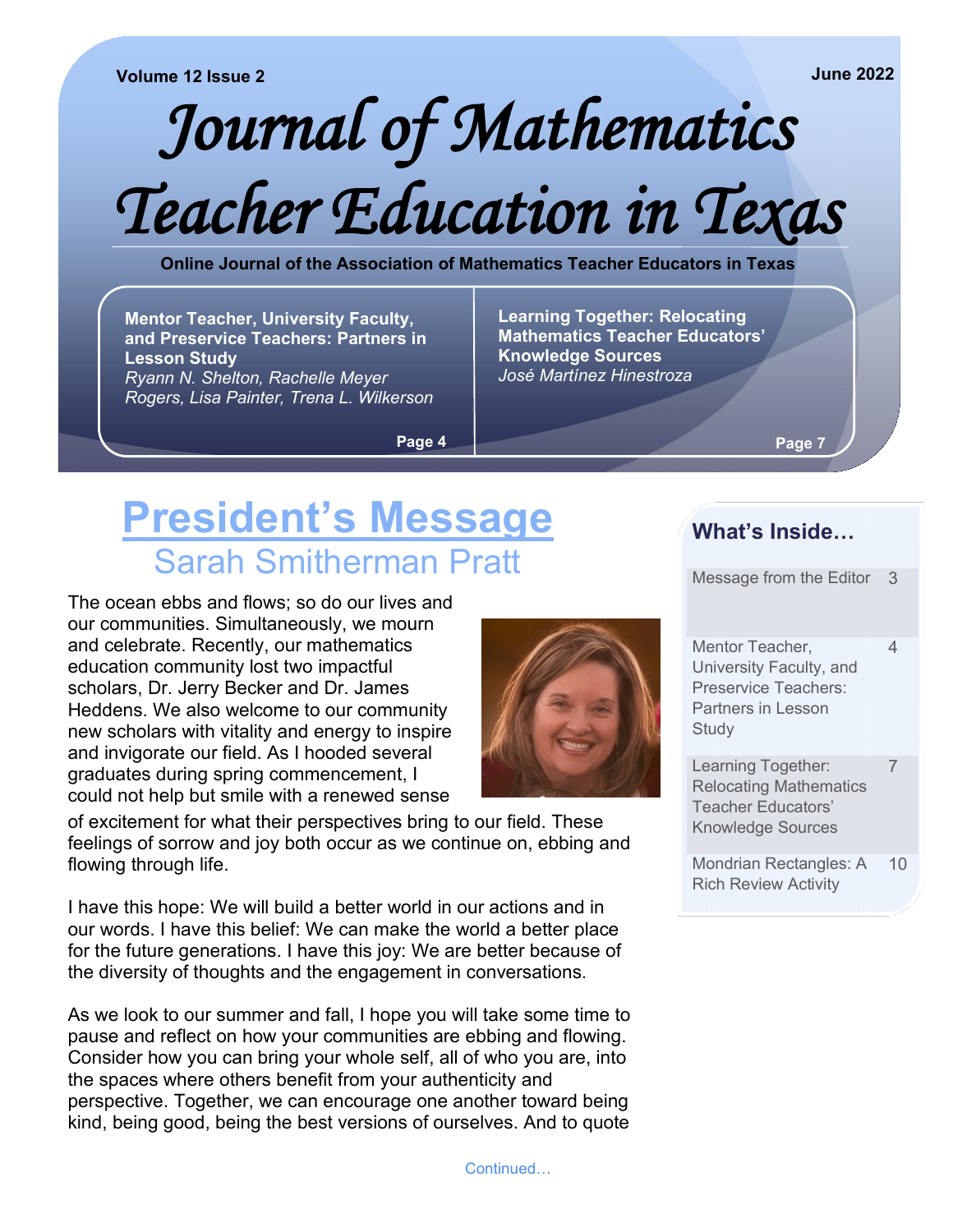the great Maya Angelou:



With this in mind, I invite you to engage in the different conversations being offered in this issue. We bring many voices forward and welcome you to think and consider these varying ideas. From the group discussing lesson study in partnership, to the learning together study, to the activity that connects art and mathematics, to the message from the editors, this issue abounds with points of intersection that offer rich and divergent perspectives. May you read them and see the beauty in it all.

I am looking forward to seeing you all in Corpus Christi in September. Important to note, the AMTE-TX Board announced that the AMTE-TX Annual Business Meeting is now being held on September 17 during our 2022 Fall Conference. Also, proposals are currently being accepted for the 2022 Fall Conference. All details and proposal information can be found on this [document.](https://drive.google.com/file/d/13iotKrh262mz5tEubvsxPatZemi0UM22/view?usp=drive_web)

Keep sharing what you are doing to make a difference. Feel free to call out @AmteTX and tweet your thoughts! Follow on [Facebook](https://www.facebook.com/AMTE-Tx-1692861444285835/) and [Twitter](https://twitter.com/amtetx) to view what your colleagues have to say. Let's find ways to continue spreading joy and hope. I look forward to connecting with you soon!



Aerial view of Texas A&M University – Corpus Christi. By Simiprof at English Wikipedia - Transferred from en.wikipedia to Commons., Public Domain, <https://commons.wikimedia.org/w/index.php?curid=33344747>

**President's**  resident's **Message**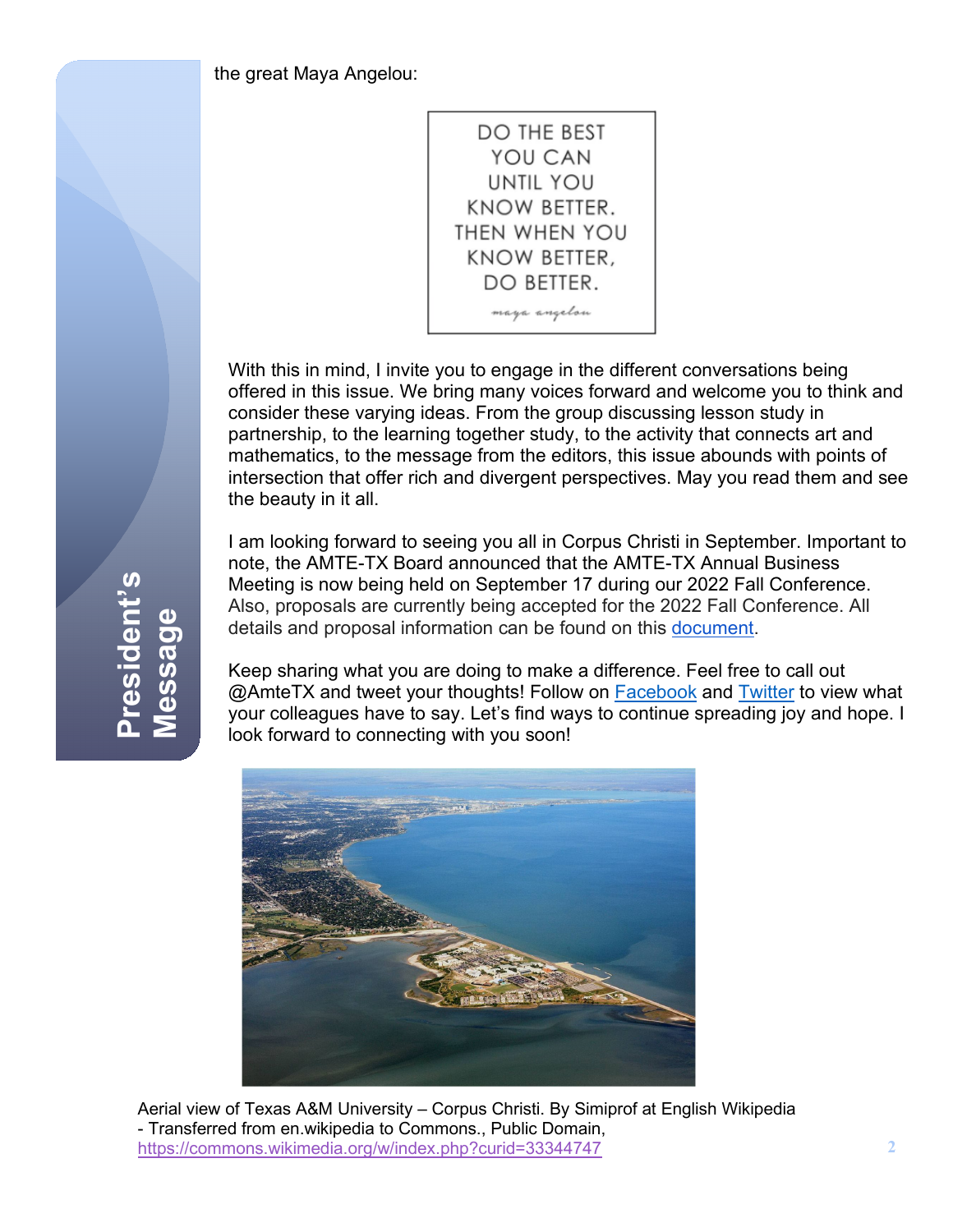## **A Message from the Editors**

Dear JMTET Readers,

Because this is my last issue as Editor of the Journal of Mathematics Teacher Education in Texas, I had planned to use this opportunity to write extensively about the people who have supported me during my three-year term on the editorial team, and offer some thoughts about the future of the journal. For reasons I'll share in just a moment, that plan has been altered. But I would be remiss if I did not thank a few people: Ryann Shelton and Mark Montgomery, from whom I inherited a mathematics teacher education (MTE) journal with a lot of promise and a great cadre of reviewers and authors; Eloise Kuehnert, who was my Co-Editor for the first few months and helped me build a framework for the management of the journal; Yasemin Gunpinar, who served with me as Co-Editor for two years and was often the number one influence in keeping our editorial process sensible and on track; Michael Warren, who as Webmaster was always ready to get our content on the web at whatever unpredictable time we finished putting things together; and Jen Chauvot, who as Vice President for Publications was always there for me with good advice and served as a faithful liaison between our editorial team and the AMTE-TX community and leadership. I also want to thank all





of the Texas mathematics teacher educators (and their colleagues from across the country) who made my work enjoyable and meaningful by contributing great content, providing reviews that helped authors clarify their work, and simply reading and enjoying the journal.

I am excited about the future of JMTET because I am leaving it in the hands of a wonderfully capable new editorial team: Emma Bullock, who has been our Associate Editor for the last few months and will now succeed me as Editor; Matt Switzer, who has been our Copy Editor for several years and will now serve as Associate Editor; and Rebecca Dibbs, who will be our new Copy Editor. These three have taken a leading role in rethinking our editorial processes so that they are transparent, durable, and can seamlessly transfer from one team to the next. Our new Vice President for Publications, Winifred Mallam, has some great ideas for the future of the journal, and I know that she will be a terrific advisor for the editorial team.

My thoughts about the future of the journal have been displaced by the May 24 school shooting in Uvalde, Texas, which killed 19 elementary school children and two teachers - the 16th mass shooting in the U.S. since the Buffalo shooting just ten days earlier (according to the Gun Violence Archive), and the 27th school shooting in the U.S. in 2022 (according to NPR). I want to sidestep specific issues of school security and gun regulation, which are relevant but will be covered extensively by our local and national news media, and instead think out loud (in digital print) about civic courage in an age of division and the civic responsibilities of mathematics teacher educators. These thoughts are my own; I make no representation that they reflect the position of any organization. Because I have seen professional organizations run editorials that marginalize parts of their membership and know that a "these are my own opinions" disclaimer does not absolve me or AMTE-TX of responsibility, I will aim for modesty in my remarks and try to do no harm. (continued on page 14)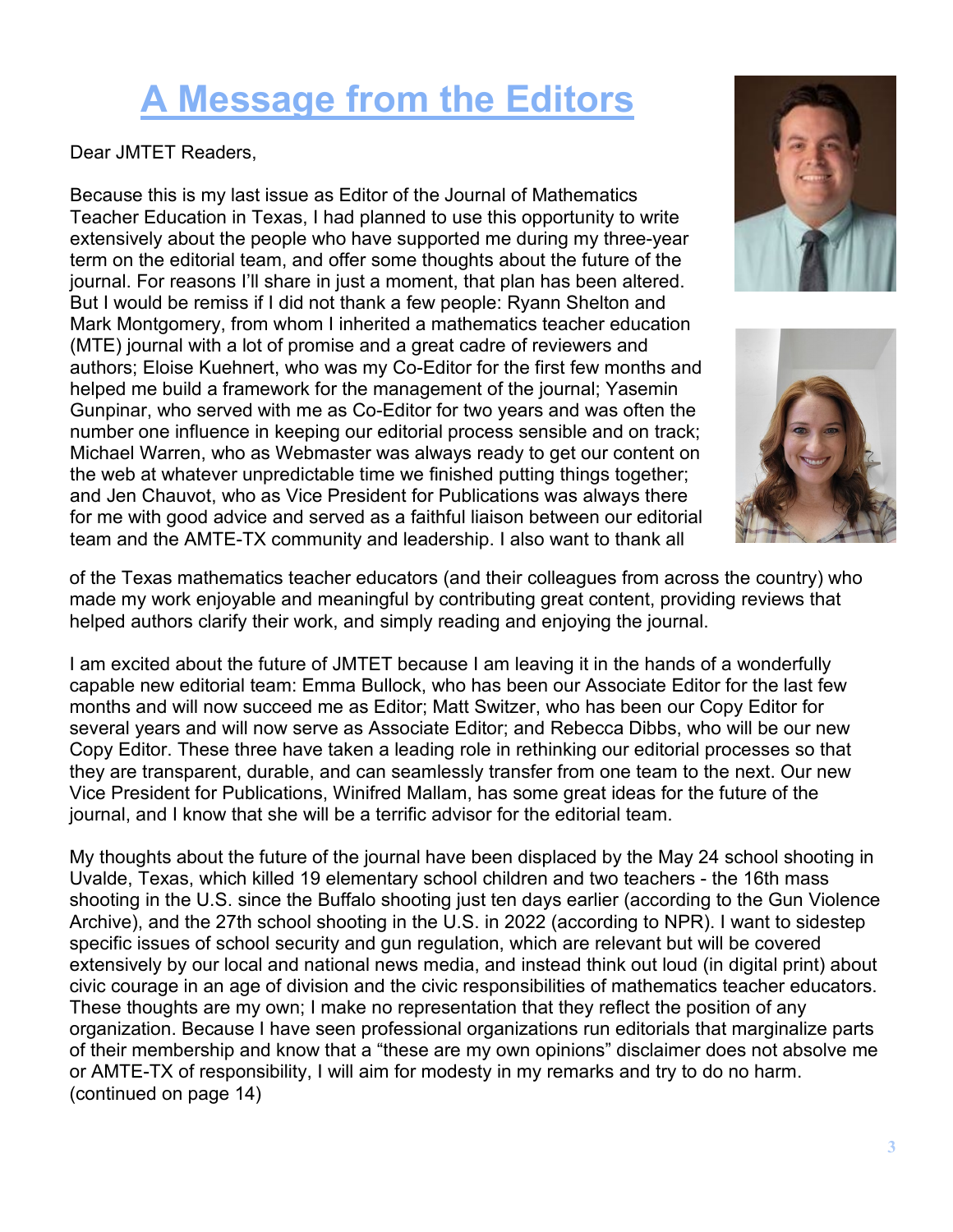#### **Mentor Teacher, University Faculty, and Preservice Teachers: Partners in Lesson Study**

Ryann N. Shelton Baylor University

Rachelle Meyer Rogers Baylor University

Lisa Painter Midway ISD Trena L. Wilkerson Baylor University

#### **Introduction**

Lesson study is a process during which teachers prepare, deliver, and examine a particular lesson to improve that lesson. Lesson study is one opportunity for teachers to collaborate in lesson design and purposeful reflection (Lewis, 2002; National Council of Teachers of Mathematics, 2014). More specifically, it is a professional inquiry approach practiced by inservice and preservice teachers (PSTs), university faculty, and instructional leaders to impact educators' content knowledge, instructional strategies, and PK–12 student learning (Lewis et al., 2019). Further, lesson study can be used to improve mathematics teaching and learning (Fernandez & Yoshida, 2004; Takahashi, 2015) and can support reflective thinking in mathematics PSTs (Myers, 2013) while bridging the gap between university courses and fieldwork. As part of a larger study to determine the impact of lesson study on mathematics PSTs enrolled in a university teacher preparation program, three middle and two secondary teacher candidates engaged in a lesson study cycle as part of their clinical experiences. The research team observed the support one mentor teacher provided to the PSTs engaged in lesson study. We, the research team and mentor teacher, collaboratively wrote this article to describe the nature of that support.

#### **Description of the Lesson Study**

The participating PSTs were placed in local schools Monday through Thursday for their clinical experiences and returned to the university on Fridays to participate in seminars led by university faculty. During seminar, three university faculty introduced the PSTs to a modified lesson study cycle by utilizing an adapted version of Lewis's (2002) Developing a Research Theme Protocol to develop their research theme and lesson design. The PSTs were aware of the full lesson study cycle, but due to time constraints would only experience the planning, observing, and reflecting stages and not the revising and reimplementing stages. After the research theme was developed, the PSTs selected an 8th-grade algebra class from one of the schools where the middle PSTs were assigned. Once the targeted class was identified, the five PSTs spent three additional seminars designing their research lesson. After the lesson was designed, one PST volunteered to teach the lesson while the other candidates volunteered to serve as observers. The PST who volunteered to teach was not the PST who was regularly assigned to the mentor teacher's classroom and volunteered to teach the lesson to gain experience in a new grade band. Observers of the lesson consisted of four PSTs, three university faculty, and one mentor teacher. Two of the university faculty observed on a video platform, while the others observed the lesson in person.

The following sections provide reflections from the mentor teacher about her role in the lesson study, suggestions for other classroom teachers who might welcome PSTs conducting lesson study into their classrooms, and reflections from the university faculty who supported this process. The researchers see the mentor teacher as not only a "knowledgeable other," an individual who has expertise related to the content and its teaching and who was not involved in the planning of the research lesson (Lewis et al., 2019), but also as a teacher educator supporting future teachers.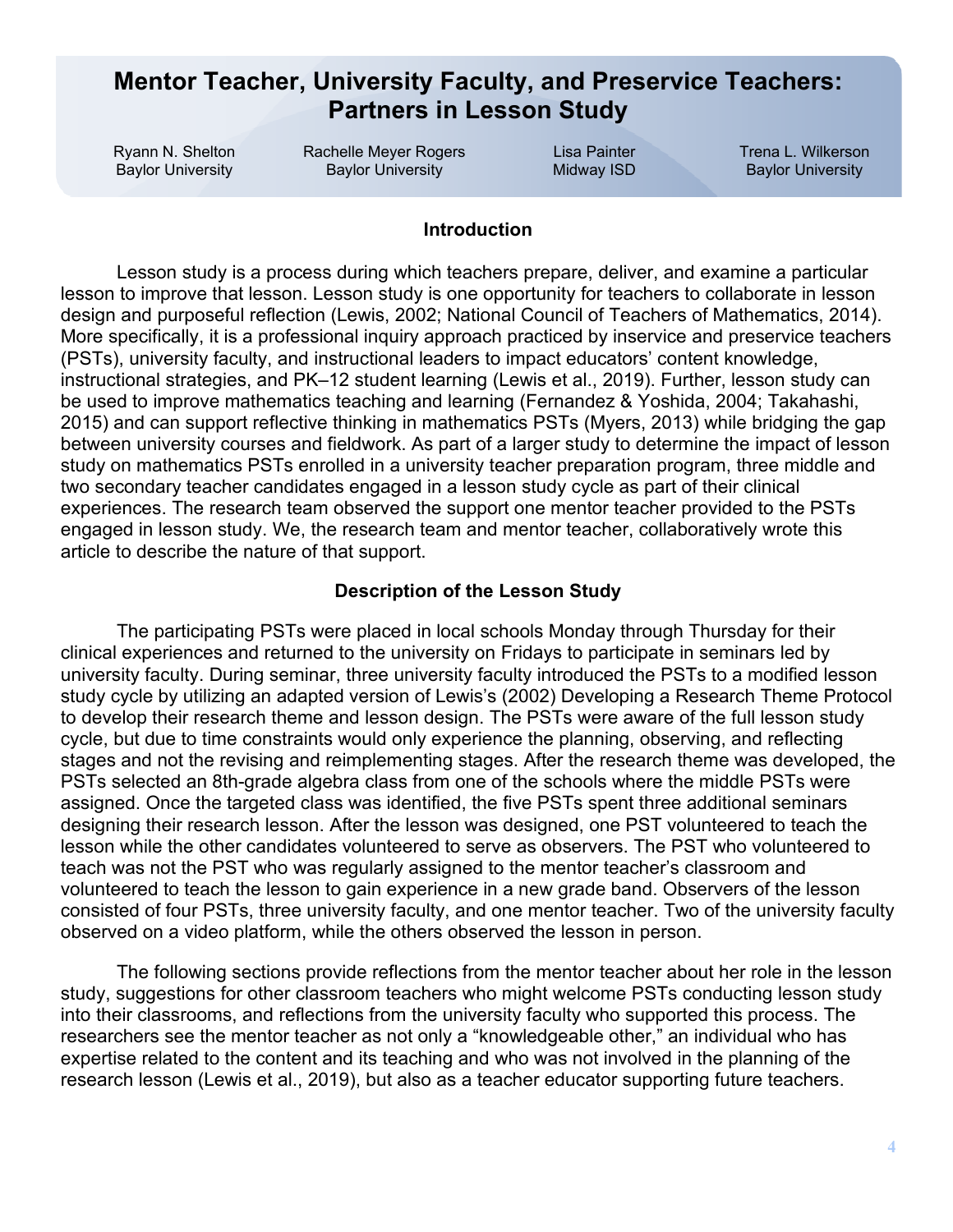#### **Reflections from the Mentor Teacher**

The role of the mentor teacher in the lesson study was to provide a class for the PSTs to implement the research lesson they designed and to serve as an observer. Due to the partnership between the university and the middle school, the mentor teacher for the targeted 8th-grade algebra class and one of the participating university faculty had an established relationship, which made it easy to discuss the lesson study process and implementation plans.

Before implementing the research lesson, the PSTs shared with the mentor teacher the developed research theme, for students to gain independent thinking skills and motivation to become effective problem solvers and more driven individuals, and their instructional plan to have students write quadratic equations in vertex form when given the vertex and one point based on a simulation of shooting a basketball. A university faculty verified that the mentor teacher knew what was planned and was comfortable with the research lesson. The mentor teacher indicated that her students typically engaged in inquiry-based lessons and mathematical discourse, similar to the approaches selected by the PSTs for the research lesson, and the mentor teacher was supportive of the lesson. The mentor teacher met with the PSTs the day before they were going to implement the research lesson to discuss each instructional step. She asked the PSTs guiding questions that prompted them to make some modifications to their lesson, and she explained that this helped them visualize the details without taking over the PSTs' lesson. Further, she described it as "exciting to see [the PSTs] implement those few minor changes in the lesson the next morning."

During the lesson study, taking the role of a silent observer was the "most difficult and most rewarding part of the whole experience" for the mentor teacher, which she shared in a debrief with the PSTs and the university faculty after the research lesson was completed. The mentor teacher acknowledged that it was challenging not to communicate with her students or participate in the questioning and class discussion, which is important in the lesson study process for observers; there was much she wanted to say and do while listening. She explained that the most rewarding part of this experience was "being able to listen to just one group of kids and really listen to their mathematical thinking from the beginning to the end of the lesson rather than listening to just pieces of their conversation." During the debrief, the mentor teacher had the opportunity to hear what each group of students was doing, thinking, and saying throughout the lesson. She shared, "I wished I had that many eyes and ears in my classroom every day."

After the lesson study, the mentor teacher explained that although she had 19 years of teaching experience, this was the first time she had the opportunity to work with a group of PSTs who were engaged in a modified lesson study cycle. She reflected that it was "such a fun experience," and she would have felt comfortable discussing any concerns if she had not been agreeable to the research lesson because of the relationship built with the university faculty. The mentor teacher also suggested that teachers who participate in a lesson study should meet with the PSTs at least twice before the day of the lesson in order to allow PSTs to be familiar with the technology available, the setup of the classroom, and ask any questions they may have earlier in the planning process. Upon reflection, the mentor teacher also highlighted the power of attending the debriefing session after the lesson to learn more about her students' thinking from the perspective of the other observers.

#### **Reflections from the University Faculty**

Lesson study provides the opportunity to collaborate in three critical areas: planning, observing, and reflecting. The university faculty engaging in this lesson study highlighted the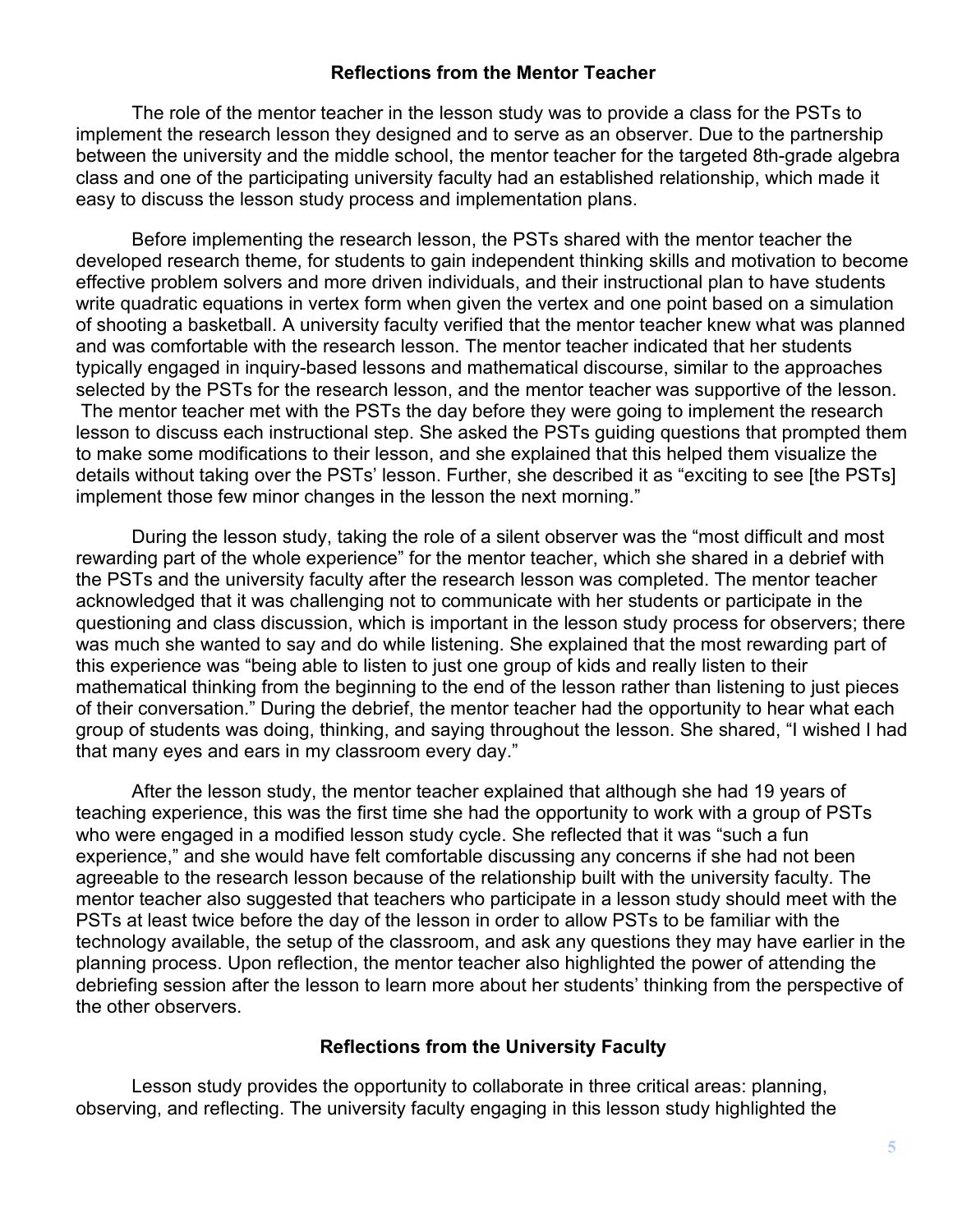opportunity for the PSTs to collaborate in depth with their peers on a particular lesson, an opportunity they do not often experience in their internship. As pointed out by the mentor teacher, the opportunity to observe a specific group of PK–12 students throughout a lesson is a rare gift, one that allows PSTs to gain great insight into students' mathematical understanding. Similarly, this is a unique experience for university faculty, as they simultaneously observe the lesson with the PSTs, gaining insight about what the PSTs highlighted in their observations. The university faculty, like the mentor teacher and PSTs, highlighted the power of reflecting on PK–12 students' responses throughout the research lesson and discussing what instructional changes could be made to enhance student understanding. This lesson study experience, particularly the partnership built among the mentor teacher, university faculty, and PSTs, provided a rich context for all participants to discuss potential instructional changes to improve student understanding—the essence of professional practice.

#### **References**

- Fernandez, C., & Yoshida, M. (2004). Lesson study: a Japanese approach to improving mathematics teaching and learning. Routledge.
- Lewis, C. (2002). Lesson study: A handbook of teacher-led instructional change. Research for Better Schools.
- Lewis, C., Freidkin, S., Emerson, K. Henn, L., & Goldsmith, L. (2019). How does lesson study work? Toward a theory of lesson study process and impact. In R. Huang, A. Takahashi, & J. Pedro da Ponte (Eds.), Theory and practice of lesson study in mathematics (pp. 13–37). Springer International Publishing.
- Myers, J. (2013). Creating reflective practitioners with preservice lesson study. International Journal of Pedagogies and Learning, 8(1), 1–9.
- National Council of Teachers of Mathematics. (2014). Principles to actions: Ensuring mathematical success for all. Author.
- Takahashi, A. (2015). Lesson study: An essential process for improving mathematics teaching and learning. In M. Inprasitha, M. Isoda, P. Wang-Iverson, & B. H. Yeap (Eds.), Lesson study: Challenges in mathematics education (pp. 51–58). World Scientific Publishing.

| <b>Upcoming Conferences</b> |                               |                    |                         |
|-----------------------------|-------------------------------|--------------------|-------------------------|
| July 13-15, 2022            | <b>CAMT Conference</b>        | San Antonio, TX    | $\overline{\mathbf{C}}$ |
| September 16-17, 2022       | <b>AMTE-TX Conference</b>     | Corpus Christi, TX | Duim                    |
| September 26-28, 2022       | <b>NCSM Annual Conference</b> | Anaheim, CA        |                         |
| Sep 28 - Oct 1, 2022        | <b>NCTM Annual Meeting</b>    | Los Angeles, CA    |                         |
| October 27-29, 2022         | <b>SSMA Annual Meeting</b>    | Missoula, MT       |                         |
| November 17-20, 2022        | 44th PME-NA Conference        | Nashville, TN      |                         |
| February 15-17, 2023        | 46th SERA Annual Meeting      | San Antonio, TX    |                         |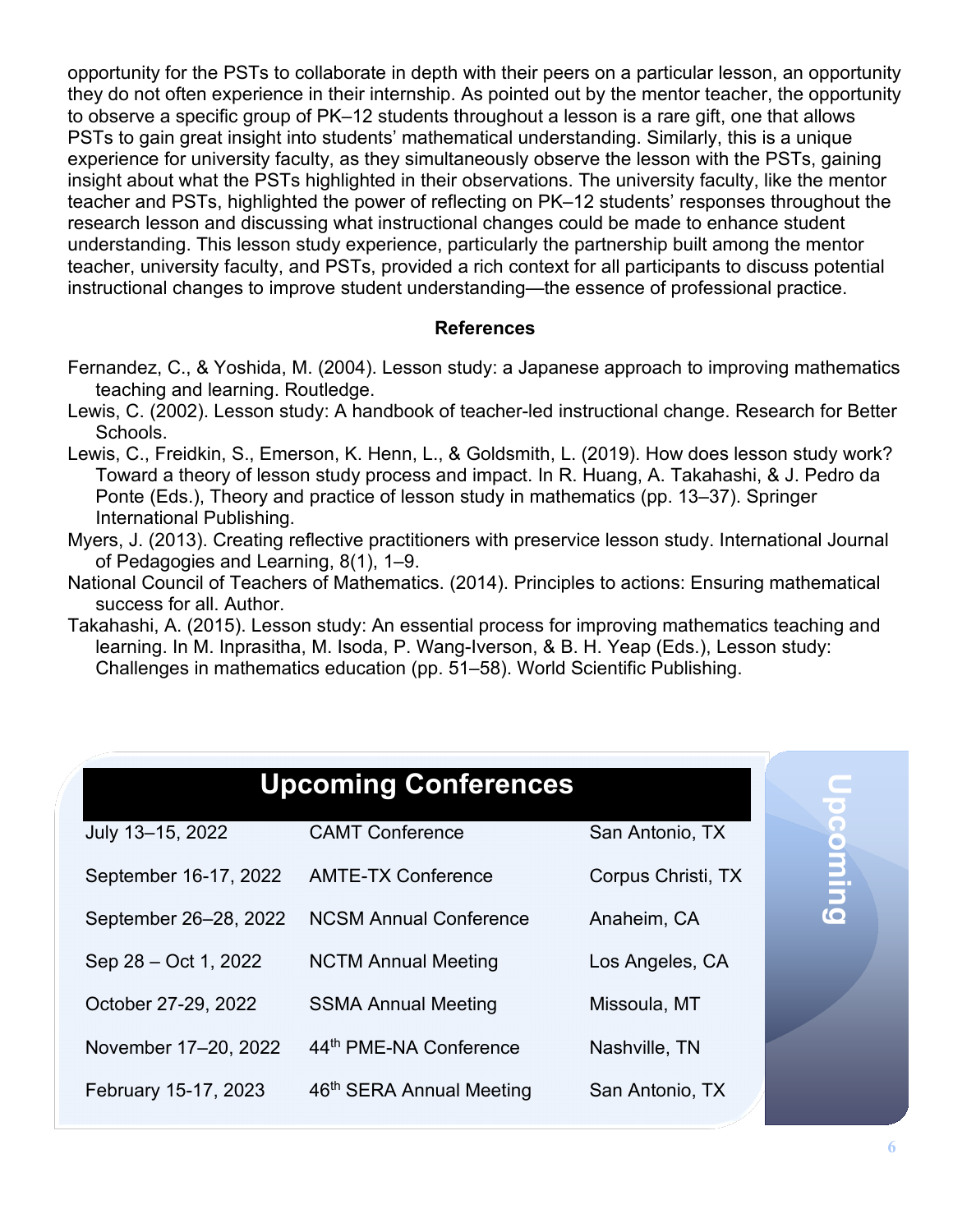#### **Learning Together: Relocating Mathematics Teacher Educators' Knowledge Sources**

José Martínez Hinestroza Texas State University

#### **Introduction**

Despite recognizing that there are multiple pathways for mathematics teacher educators (MTEs) to develop knowledge, previous studies frequently locate this development outside K–12 classrooms in university-based courses, workshops, research, and peer tutoring (Smith, 2003). Here I explore an alternative knowledge source that challenges this separation between K–12 classrooms and MTEs' work. I focus on a participatory collaboration that allowed an MTE and a teacher to co-learn and honor their complementary ways of knowing.

#### **Theoretical Framework**

I draw on theorizations that challenge asymmetries in participants' epistemic authority—the perception that a person's claims are valid and trustworthy, and therefore, unquestioningly elevated to the category of knowledge (Zagzebski, 2015). In asymmetric interactions, some participants are knowledge generators and others are knowledge receivers. In educational contexts, teacher educators tend to hold epistemic authority over teachers (Kinser-Traut & Turner, 2020). Alternatively, the concept of co-learning in mathematics education acknowledges participants' unique contributions as complementary (Jaworski, 2003; Wagner, 1997). As Wagner (1997) stated, "By working together, each might learn something about the world of the other. Of equal importance, however, each may learn something more about his or her own world and its connections to institutions and schooling" (p. 16). Rather than limiting one way of knowing to a particular space (i.e., classrooms or universities), meaningful knowledge that is relevant to different participants emerges in the interaction among these ways of knowing.

#### **The Research Study**

This article is part of a larger study on inequitable student participation. Following a participatory research methodology, a third-grade teacher and I collaborated for three years to transform the classroom culture toward including multiple ways of participating. First, we explored children's perspectives on their own participation in mathematics class. Building on this exploration, we coplanned responsive lessons and teaching strategies that enhanced children's participation (for a detailed description, see Martínez Hinestroza, 2022).

#### **Participants**

The teacher was a U.S.-born Latina who was in her third year of teaching at the beginning of the study. She valued inquiry-based mathematics teaching and collaboration with more experienced teachers who could offer guidance. I, a Latino immigrant, was the researcher and MTE. Far from approaching this study as a bearer of knowledge, I had dual roles as a researcher, documenting the transformation of the classroom culture, and as an MTE learning how to support the teacher in provoking this transformation. My regular visits to the classroom, co-planning and co-teaching mathematics lessons, contributed to this dual role.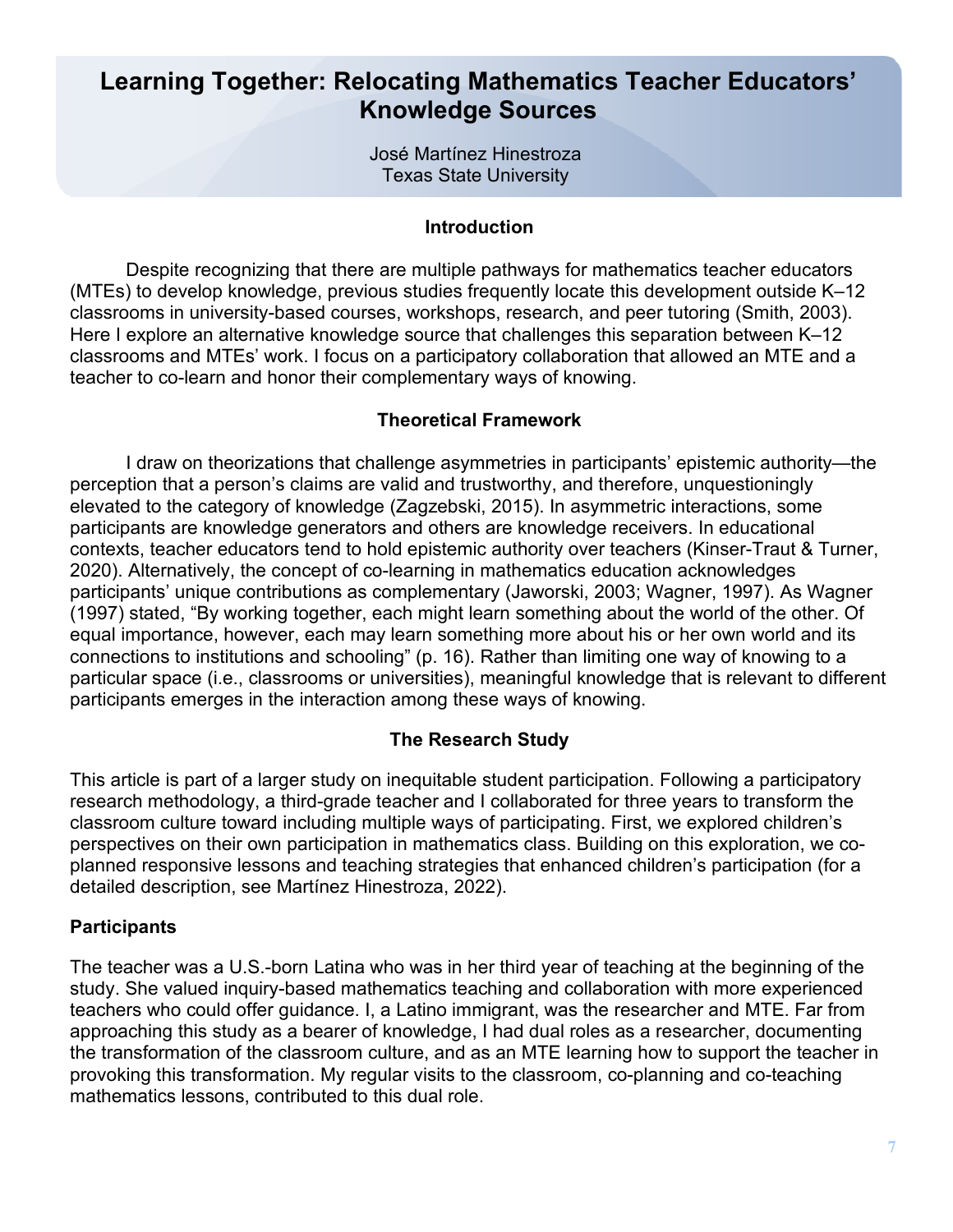#### **Data Sources**

I focus on data from two stages of the collaboration: the initiation stage where the teacher and I began to establish the focus of our collaboration, and the lesson co-planning stage where the teacher prepared to transform her practice. I drew on analytic field notes that documented the teacher's requests for me to indicate courses of action for her teaching, and my ways of responding. I also drew on transcripts of two one-hour interviews, one during the initiation stage and one at the end of the lesson co-planning stage, where we discussed student participation.

#### **Data Analysis**

I identified instances of knowledge requests in the data. I analyzed who requested knowledge, who offered insights, and whose insights were taken up. Through repeated reading, I looked for emerging patterns, characterizing mechanisms that the teacher and I used in response to a request for knowledge.

#### **Findings**

During our collaboration, shared epistemic authority emerged that supported co-learning. Not surprisingly, while initially the teacher tended to ask me what to do, over time I learned how to support her in gradually taking the role of author of ideas about her teaching. The following example illustrates initial explicit requests for knowledge that I readily provided:

- Teacher: What would be the best number talk to begin this unit [on adding three-digit numbers]?
- MTE: I'd be curious to see what the children already know. Let me think of something and I can send it to you before class to see what you think.

Eventually, three strategies emerged that helped me help the teacher tap into her own expertise: centering the teacher's knowledge about her students, bringing her teaching repertoire to awareness, and connecting students' unexpected mathematical ideas with this repertoire. The following interaction illustrates these strategies (all names are pseudonyms):

- Teacher: So, I've been thinking about what we could do so that the [teaching unit on volume] doesn't get boring and about memorization.
- MTE: Carl has been talking about perimeter, with his ideas about circles [not having a perimeter]. Maybe there's something there.
- Teacher: Maybe I can give them the boxes and ask them to see if boxes have perimeter, if that's something that exists.
- MTE: Like what you did with the 3D shapes and asking them to compare those?
- Teacher: Yes, like asking them to think about whether we can use the perimeter of the boxes to compare which box is bigger… We could talk about why it made sense to stretch the 2D shapes… And see what to do with the 3D shapes.

In this interaction, rather than asking me for predetermined best teaching practices, the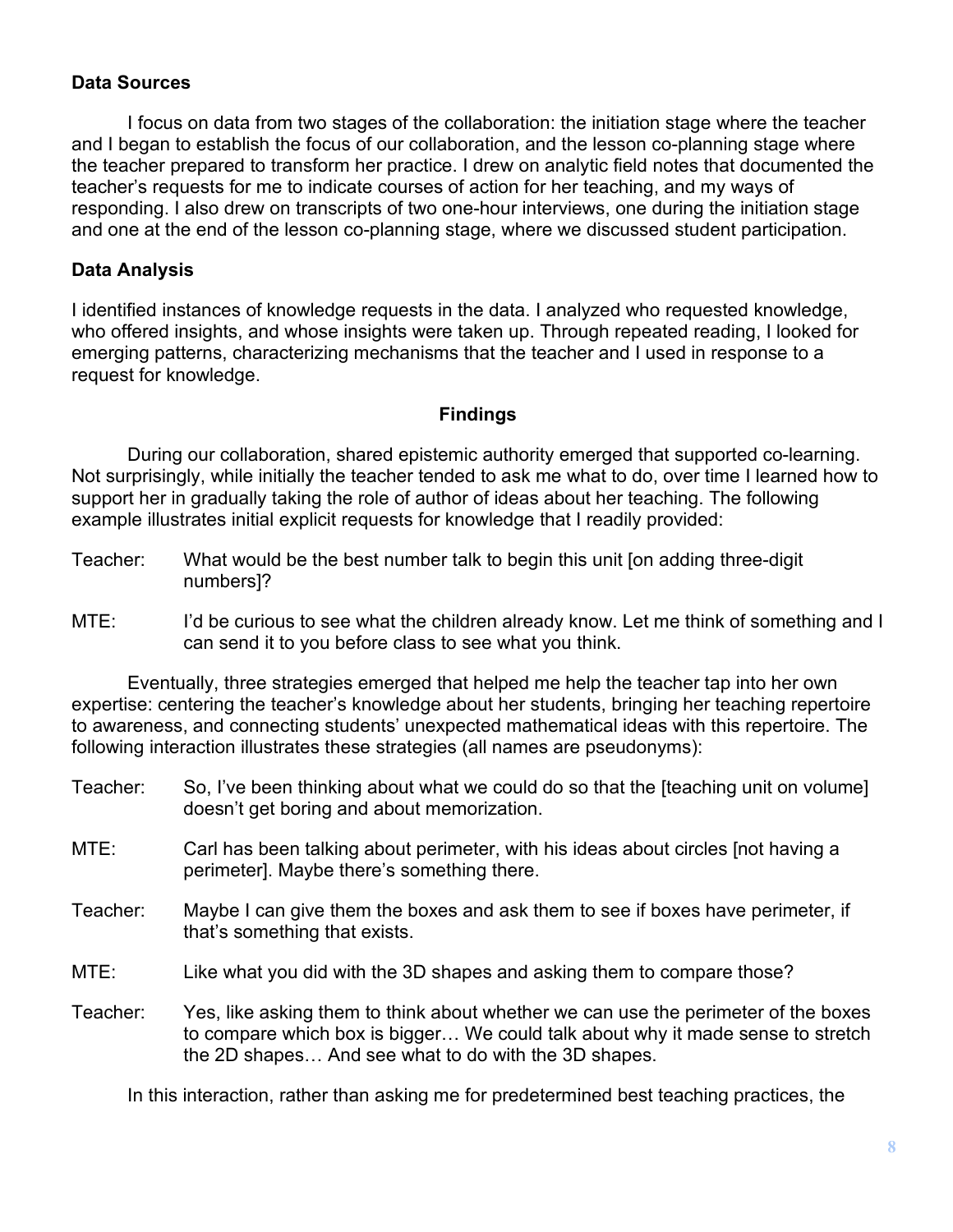teacher shared a teaching conundrum with which we grappled together. Instead of telling her what to do, I centered the teacher's knowledge of students by bringing up children's mathematical ideas the teacher had elicited. I brought to awareness a strategy from her teacher repertoire, eliciting comparisons of three-dimensional shapes, connecting it to unexpected ideas about circles not having perimeter and stretching a shape to find its perimeter. Finally, toward the end of the lesson co-planning stage, bids and requests for knowledge were less frequently directed to each other:

- Teacher: There has to be a way to talk about symmetry but like a broader meaning. Connecting symmetry with this idea of immigration, and equations, and then geometry.
- MTE: Mmm. Like showing examples of symmetry in all these things and see what words or what gestures they use?
- Teacher: I wonder if it'd make more sense to give them a definition of symmetry, because we know Juan will read it from the book before class! We could start there and then show the examples. Now I'm curious, maybe we can split the class in two and try both things.

This interaction illustrates how the increasing sophistication of questions that came up made us recognize that neither one of us alone would have a readily available answer. Responses to these questions frequently involved impromptu plans to examine conjectures.

#### **Discussion and Implications**

This study showed a non-authoritarian way for teachers and MTEs to co-learn. Rather than coming from university-based settings, the strategies to help the teacher tap into her own expertise were located in the classroom-based collaboration. An implication of this study is that it is possible for MTEs to further their knowledge in ways that are responsive to specific contexts and that value teachers' knowledge. More research will be necessary to continue characterizing co-learning that disrupts hierarchical views of epistemic authority, enhancing the relevance of MTE's work for teachers.

#### **References**

- Jaworski, B. (2003). Research practice into/influencing mathematics teaching and learning development: Towards a theoretical framework based on co-learning partnerships. Educational Studies in Mathematics, 54(2-3), 249–282.
- Kinser-Traut, J. Y., & Turner, E. E. (2020). Shared authority in the mathematics classroom: Successes and challenges throughout one teacher's trajectory implementing ambitious practices. Journal of Mathematics Teacher Education, 23, 5–34.
- Martínez Hinestroza, J. (2022). (Re)learning what it means to participate: Bringing student and teacher perspectives into dialogue. The Elementary School Journal, 122(4). Advance online publication.
- Smith, K. (2003). So, what about the professional development of teacher educators? European Journal of Teacher Education, 26(2), 201–215.
- Wagner, J. (1997). The unavoidable intervention of educational research: A framework for reconsidering researcher-practitioner cooperation. Educational researcher, 26(7), 13–22.
- Zagzebski, L. T. (2015). Epistemic authority: A theory of trust, authority, and autonomy in belief. Oxford University Press.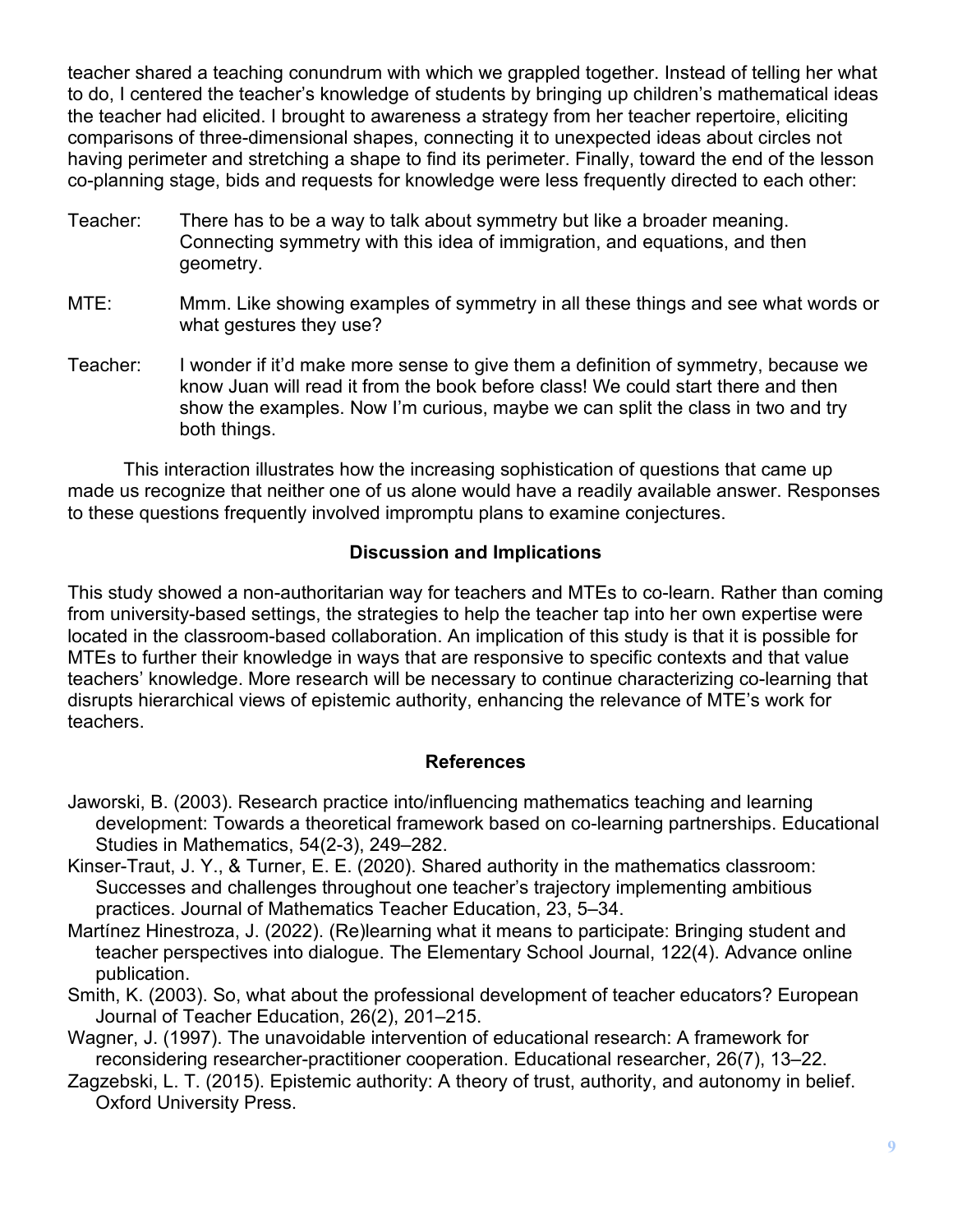#### **Mondrian Rectangles: A Rich Review Activity**

Rebecca Dibbs Texas A&M University-Commerce

Susannah Boyle Millersville University

Combining mathematics learning with visual art activities can have several benefits for students. For instance, students report less math anxiety when art-infused math activities are used in the classroom (Sharp & Tiegs, 2018). Such activities, when integrated across the elementary and middle school curriculum, can help motivate interest in mathematics learning for all students, particularly in the areas of geometry and measurement (Marshall, 2019). Art-infused mathematics activities may also be a way for elementary teachers to introduce more student-centered lessons in their practice (Schoevers et al., 2020).

We chose to put these principles into action by using an art-infused review project in a mathematics for pre-service elementary teachers course. This activity used two of the mathematical teaching practices set out by the NCTM's (2014) Principles to Actions and the ideas presented in Dreher (2021) in that the activity involves pre-service teacher reasoning and problem solving as well as designing multiple mathematical representations are used to analyze the art after it is created.

Our activity was based on the work of Piet Mondrian. Piet Mondrian (1872-1944) was a Dutch painter that was known for his abstract paintings. Mondrian is best known for his abstract work with rectangles (Figure 1). These paintings are made by forming a grid of rectangles on the canvas, outlined with a heavy black border. There are randomly colored rectangles throughout the grid, generally in primary colors (Henkels, 1988). The majority of the rectangles are approximate golden rectangles.



### **Call for Manuscripts**

How do you incorporate **mathematical processes and practices** into content and methods courses for preservice teachers, and professional development for inservice teachers? Examples include reasoning and justification, generalization, using representations, and modeling. Of particular interest are courses and programs that help teachers develop pedagogical knowledge of mathematical processes and practices.

We want to hear about your work! Submit a 4-page double-spaced manuscript to the *Journal of Mathematics Teacher Education in Texas.*

Submission guidelines available at [https://amte-tx.com/online-journal-2/.](about:blank)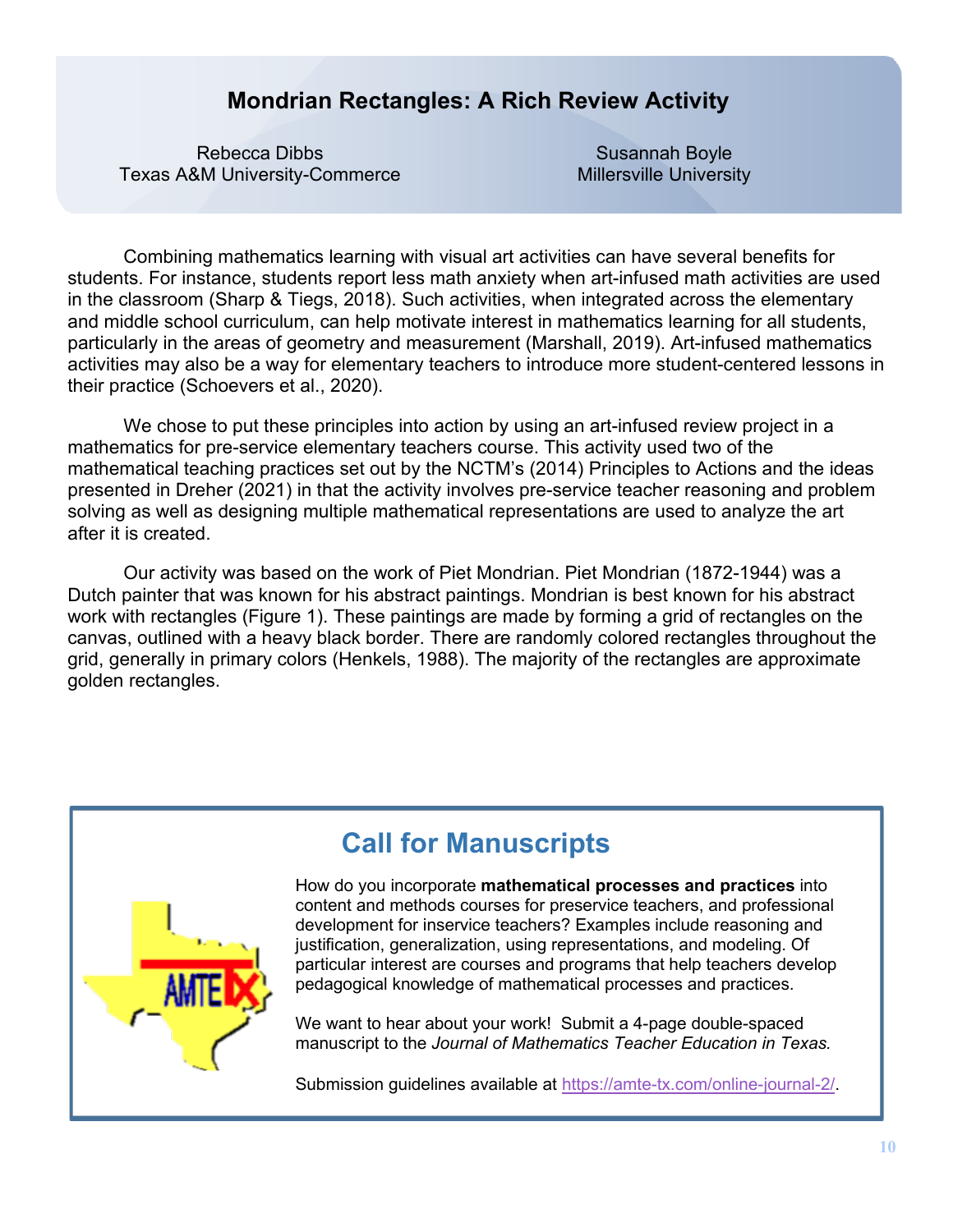Figure 1 Typical Piet Mondrian painting



Thus, the pre-service teachers created an art project based on the principles of Piet Mondrian paintings. After creating a rectangular grid, pre-service teachers used three colors and a die to create a randomized coloring of their grid. Each pair wrote questions to analyze their art project based on the TEKS in one of the K-5 grade bands, then presented their questions and analysis to the class. The purpose of this investigation was to determine to what extent this activity was meaningful for preservice teachers.

Our pre-service mathematics teachers were all undergraduates enrolled in a Mathematics for Elementary Educators course. This course is the first of a two-course sequence of courses for prospective elementary educators. The first course focuses on arithmetic, measurement, and probability. The second course focuses on geometry and algebraic reasoning. In our course, the second of the sequence, there were 12 pre-service teachers with the following self-described demographics: 5 white, 2 Hispanic, and 5 African-American pre-service teachers; 7 of middle SES and 5 pre-service teachers of low SES; 8 traditional and 4 non-traditional pre-service teachers. The pre-service teachers followed the directions given in Figure 2 to create their art projects given in Figure 3.

#### **Call for Submissions for** *JMTET*

We welcome manuscripts on all topics relevant to mathematics teacher educators in Texas.

Submit articles and letters by August 15, 2022. Visit the AMTE-TX website for submission guidelines.

> **Questions? Interested in becoming a reviewer? Contact the** *JMTET* **Editorial Team:** [jmtet.amtetx@gmail.com](about:blank)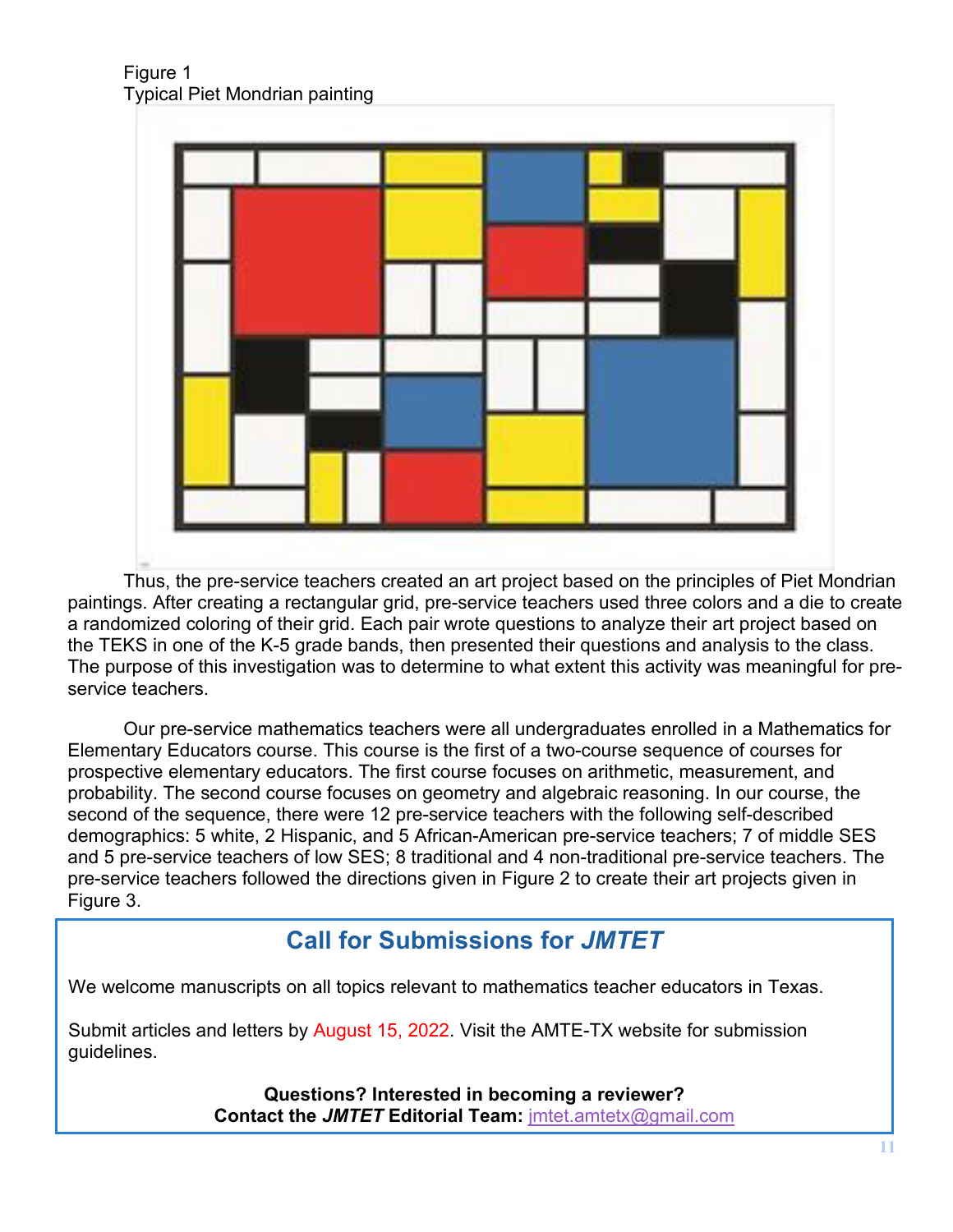#### Figure 2

#### Pre-service teacher's Mondrian directions

- 1. Draw as many horizontal lines as you want. For best results, lines should not be equally spaced, but every line should be a Fibonacci number of (inches/cm) away from all other lines
- 2. Draw as many vertical lines as you want, creating rectangles. These lines do not need to go all the way from edge to edge, but any line vertically should have a Fibonacci distance away from any other line
- 3. Get a die
- 4. For each face of the die you have, assign a color. You need 4 different colors: Color 1, Color 2, Color 3, and Blank
- 5. Roll your die and determine the colors for each of the rectangles on your painting
- 6. Color all of the rectangles with the appropriate colors
- 7. Use the black strips to frame the borders of the rectangles and the paper

#### Figure 3

Typical Mondrian rectangle finished grid



We asked pre-service teachers to write at least 20 questions relating to examining the rectangle. Pre-service teachers were generally able to write questions for algebraic thinking, data, and measurement for the grade level to which they were assigned. Here are some typical questions written by the pre-service teachers:

- (4th grade) 1/5 of Lupe's shapes are squares. If Ja'Bria has two times as many squares and the same number of shapes, what fraction of Ja'Bria's shapes are squares?
- (Kindergarten) How many shapes do you and your partner have altogether?
- (1st grade) Make a bar chart that shows the number of squares and rectangles your table has in their drawings.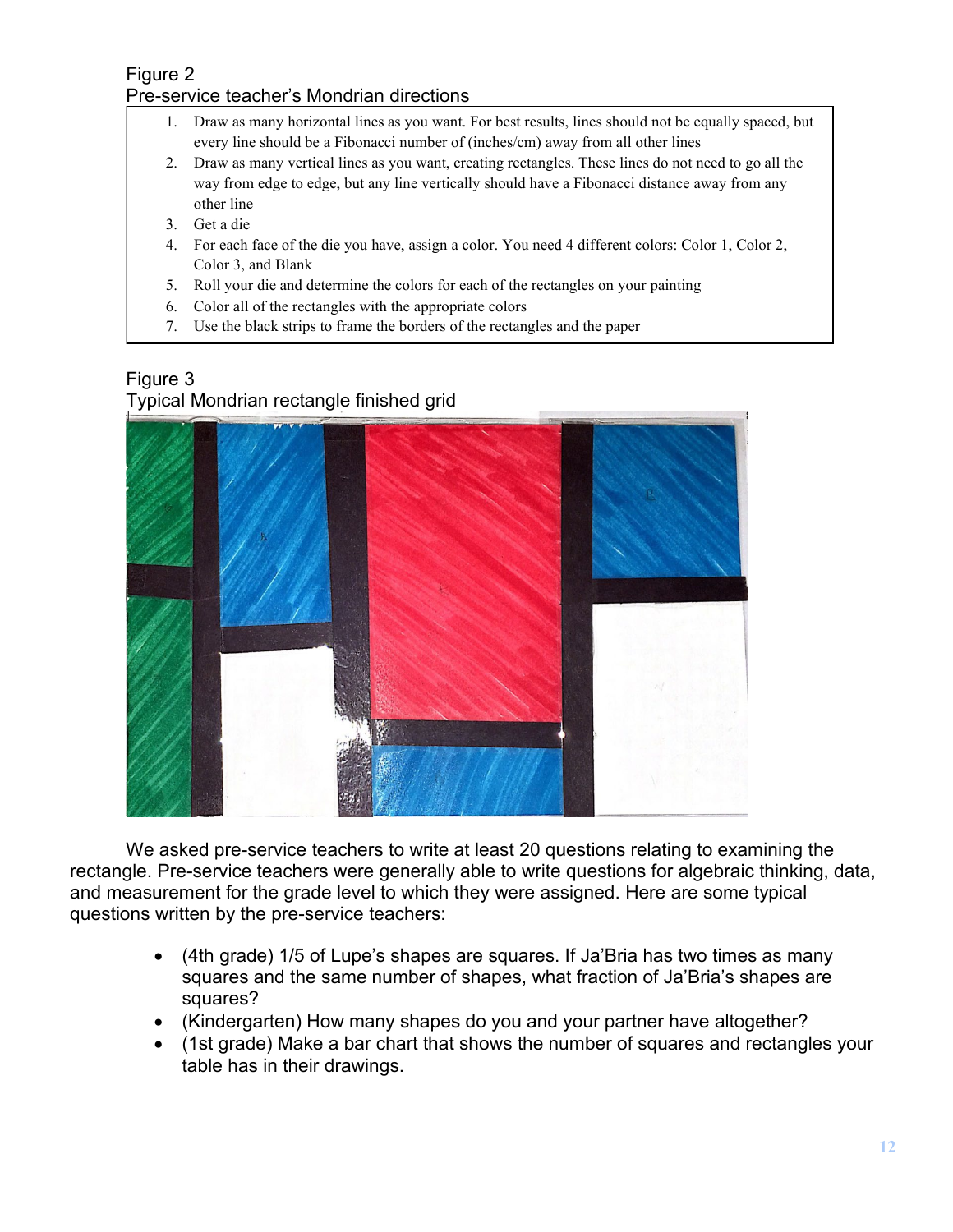We also asked the pre-service elementary teachers to write a reflection on how this project related to what they learned this semester and how projects similar to this could be helpful in their future career as elementary educators. All of the pre-service teachers wrote that they learned how the material we taught throughout the semester tied together more than they had realized, as Holly explained in her reflection:

During this class, it felt like we were doing really different things every test. Arithmetic, fractions, measurement, and geometry all seemed very different from each other. During this project, I started to see how I could tie these objectives together for my students.

Other pre-service teachers found the question writing to be the most valuable part of the project, as Kevious did:

One of the things I learned this semester is that it is not easy to write good story problems. I liked that I got to practice writing questions on the rectangle project. I also liked that each group did a different grade. That way I have a set of questions that could work in my portfolio, no matter what grade I'm teaching.

Overall, 11/12 of our pre-service teachers wrote that an art-infused activity would be useful in their classroom practice, and would be a way to try to incorporate inquiry-based learning. Since many prospective teachers hold very traditional views of teaching (Lee et al., 2021), we found this activity to be a good entry level activity for designing student-led investigations early in their teacher preparation program.

#### **References**

- Dreher, M. (2021). Turning Principles of Action into Practice: Examining the National Council of Teachers of Mathematics' Reform Rhetoric. Arguing with Numbers: The Intersections of Rhetoric and Mathematics, 16, 252.
- Henkels, H. (1988). Mondrian: From figuration to abstraction. Thames and Hudson.
- Lee, S. C., Alagic, M., Byun, J., & Liu, F. (2021). Examining Preservice Elementary Teachers' Epistemological Beliefs, Views about Mathematics, and the Effect of their Prior Mathematics Experience. Mathematics Teacher Education & Development, 23(4).
- Marshall, J. (2019). Integrating the visual arts across the curriculum: An elementary and middle school guide. Teachers College Press.
- National Council of Teachers of Mathematics (NCTM). "Principles to actions: Ensuring mathematical success for all." (2014).
- Schoevers, E. M., Leseman, P. P., & Kroesbergen, E. H. (2020). Enriching mathematics education with visual arts: Effects on elementary school students' ability in geometry and visual arts. International Journal of Science and Mathematics Education, 18(8), 1613-1634.
- Sharp, L. A., & Tiegs, A. (2018). Impact of WOWW's Fine Arts Enriched Education Programming. International Journal of Instruction, 11(2), 25-40.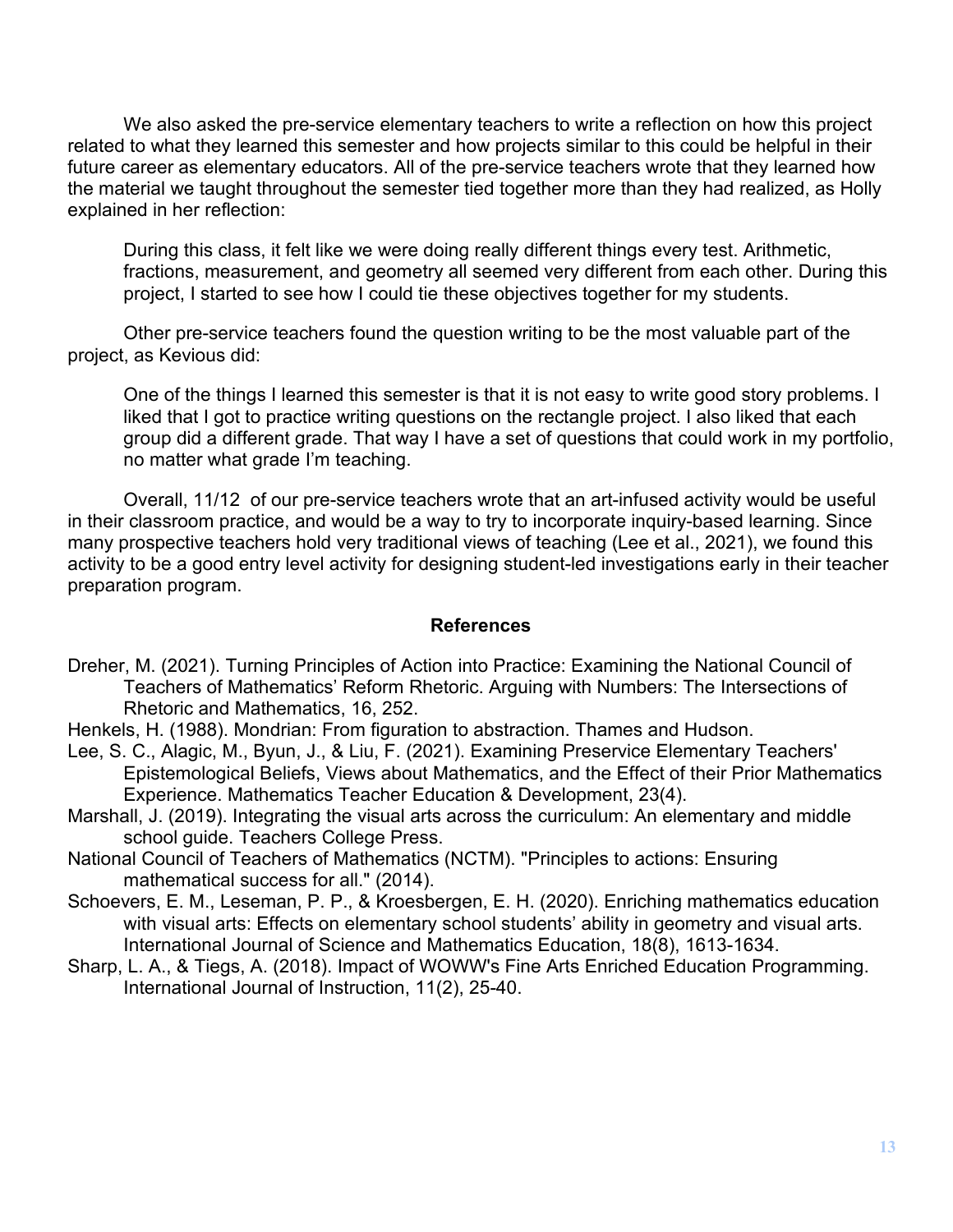Editor's Message Continued:

On May 25, the following image of gubernatorial candidate Beto O'Rourke confronting Texas state officials at a press conference in Uvalde made the rounds on social media:



I saw some people talking about this image breathlessly, as if this might be a watershed moment in our shared struggle, which I believe most people sincerely care about, to eradicate gun violence in schools. I'm skeptical about that. There are intentional structural features of our system of self-government that make it difficult for us to respond swiftly and effectively to big, long-term problems. These structural features become roadblocks when our polity is as loudly and painfully divided as it is now. What Beto did was, in a sense, theater - he had no realistic expectation that it would result in any concrete action or change.

But I also saw Beto's disruption of the meeting as a small gesture of civic courage borne of a sincere concern about the violence that continues to target vulnerable people in our country. It was a way of saying that the old discourse, in which we grieve, pray for the victims and their families, mumble about mental health or the deterioration of American culture, and ultimately make no systemic changes, has done nothing to mitigate it, and that we need to try something new. Reasonable people can (and do) take issue with the timing of Beto's confrontation, his choice to attack current Texas public officials, the connection to his gubernatorial campaign, or with Beto as a politician and public figure. But I appreciate the small courage it took to step up in a moment when many people were paying attention and suggest something new. In math class, when we encounter a hard problem, we want our students to feel empowered to suggest a possible approach, and we don't want them to worry that they will be belittled or marginalized if the idea doesn't work out. I think we should want citizens to feel the same agency and courage around issues of public interest.

I want to emphasize that I consider Beto's confrontation to be a \*small\* gesture of courage. He knew it would cost him little: it required no follow-through (he currently holds no public office), and he is a White heterosexual man with the means to provide for his own safety. For a contemporary example of great courage, I might offer Stacey Abrams, who has organized voters in the state of Georgia to elect public officials who can take real action on some of the systemic obstacles. She has put in sustained work in a state where many people would rather push Black voters to the margins (and took concrete steps to do so). I might offer Kai Shappley, an 11-year-old transgender girl from Texas, who has advocated for the rights of transgender children in a state that is actively considering policy that would remove them from their homes and families.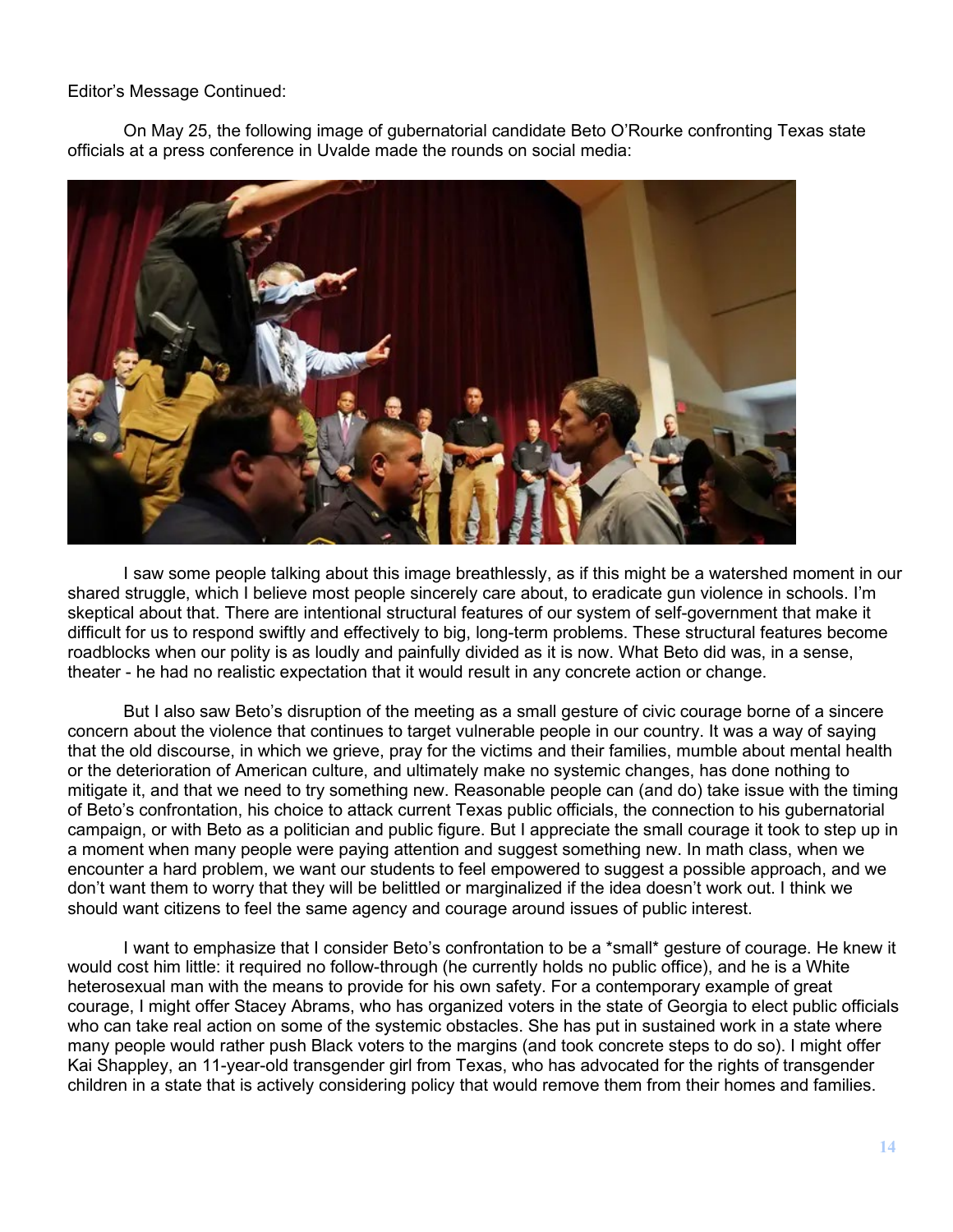It takes great courage to step up and engage in sustained advocacy when you know you could be punished for doing so.

So why talk about an example of small courage? I think our culture sometimes mythologizes people like Abrams - the writers of Star Trek: Discovery made her the president of United Earth! - in a way that gives us permission to rely entirely on the great courage of a few people to make our country better. This doesn't work, because we govern by (roughly) majority consensus, which means that if we want to make a change, we need a lot of people to care about that change enough to endorse it. But I don't think we need great courage from a lot of people. Small courage helps - the courage to speak up during a school board meeting, to encourage a friend to vote, to stick up for a student who is being marginalized in school. I think that when the great courage of a few joins with the small courage of many, we can protect the people we love and build the critical mass of voter interest needed for real and sustainable change.

Which brings me to the role of MTEs in Texas. In the last year, public officials in our state have taken action to regulate the ideas that students are permitted to explore in Texas classrooms. Our teachers are now forbidden by House Bill 3979 from teaching that the more than two centuries of slavery in America represent anything more than a "deviation" from our founding principles, or that people today might experience advantages or disadvantages in economic or civic life based on their race. Schools are forbidden from requiring teachers to teach about any "widely debated and currently controversial issue of public policy or social affairs," and some administrators actively discourage teachers from doing so. Teachers in several states (a quick Google search turns up at least four) have been fired or suspended for refusing to take down Pride flags, which serve the sole purpose of declaring an intention to create a safe and welcoming learning space for LGBT children.

It would be easy for us math people to sit this one out. After all, it is easy to teach data and statistics in elementary school as a subject about making bar graphs and not about how people in certain ZIP codes are denied access to affordable and healthy food; it is easy to teach algebra as a subject about isolating variables in equations and not about how we can use simple mathematical models to reveal sustained and concerning patterns of climate change; it is easy to teach geometry as a subject about properties of diagonals in quadrilaterals and not about how easy it is to gerrymander a 59% electoral majority into a vetoproof 76% legislative majority. We have state standards and state assessments that make it easy, and perhaps even appealing, to teach the subject of mathematics as if it is not really about anything at all; or if it is, it is about nothing more serious than a class's favorite ice cream flavor or the amount of money (easily verifiable by any number of online calculators) you'll have in an interest-generating account after ten years. We can respond to institutional failure and institutional bullying of teachers by disengaging from institutions altogether. I believe this is what some of our institutions would prefer.

I am hoping we can push against this cynicism and continue to work together to help our teachers create safe, dynamic learning environments where every student is welcome, every student feels empowered to suggest solutions to hard problems, and every student discovers that mathematics is a tool for "reading [and writing the world"](https://books.google.com/books/about/Reading_and_Writing_the_World_with_Mathe.html?id=gYWp_HmgISUC&source=kp_book_description) (to borrow from Eric Gutstein). This will require a lot of acts of small courage from us, because our state officials [will soon move](https://www.texastribune.org/2022/02/18/dan-patrick-texas-tenure-critical-race-theory/) to restrict what we MTEs talk about in our classrooms as

#### **MEMBERSHIP**

Membership in AMTE-TX is now open! Typically, members join or renew memberships at CAMT or at the AMTE-TX Fall Conference. Encourage your colleagues to join!

You can easily join or renew your membership at [https://amte-tx.com/join-or-renew/](about:blank) For any membership questions, please contact our Membership Coordinator, Ryann Shelton at Ryann\_Shelton@baylor.edu